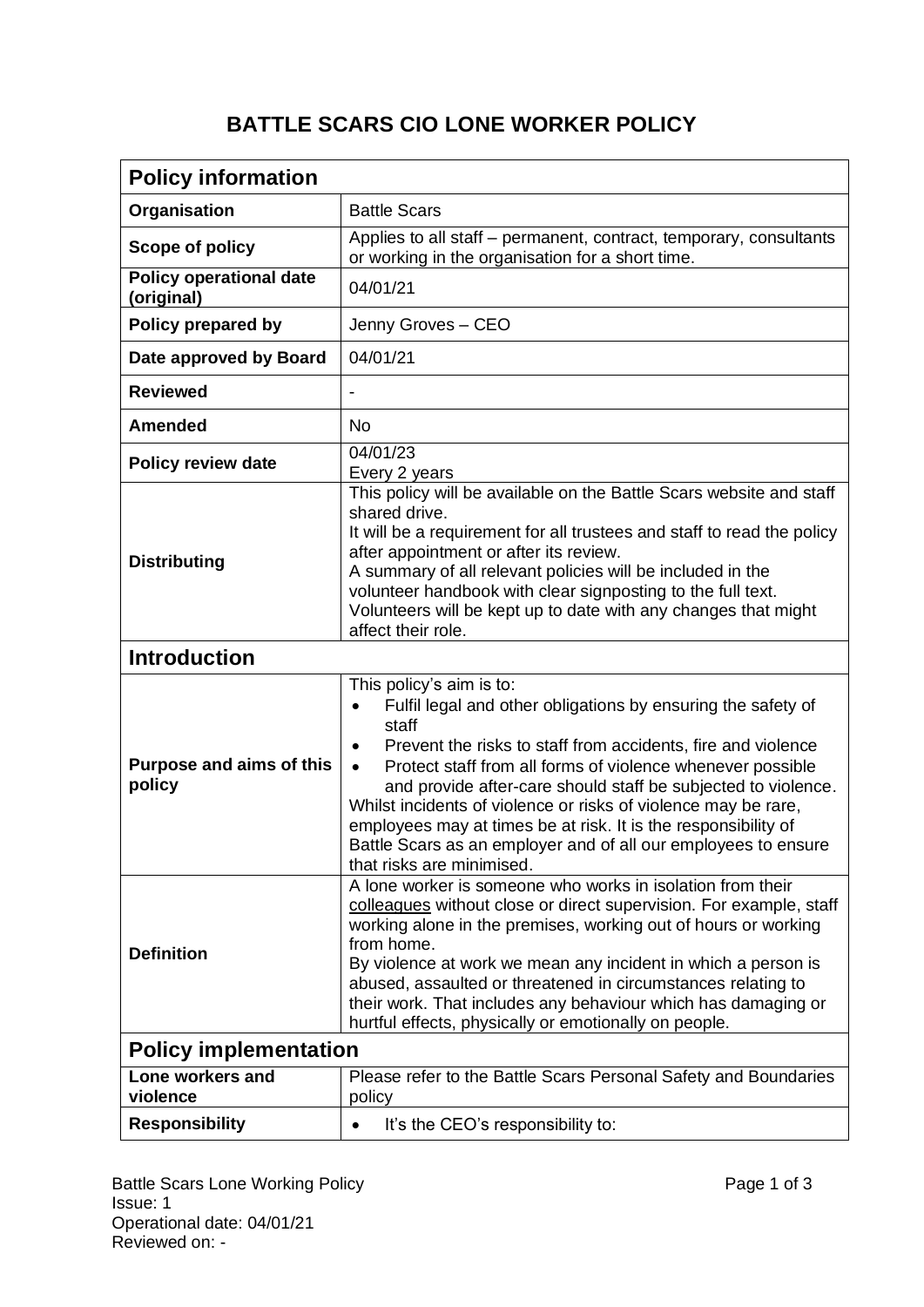|                      | ensure risks and hazards are identified when working in<br>$\circ$<br>Battle Scars premises but this task can be delegated to<br>a suitably trained or experienced employee or trustee.<br>ensure that employees receive appropriate and<br>$\circ$<br>adequate lone worker induction training before they<br>start work (risks, how to stay safe, specific procedures,<br>who to inform, who to contact, locking/unlocking<br>premises)<br>include lone working in employees' supervision if that<br>$\circ$<br>employee spends time working alone<br>assess potential risks of violence and aggression,<br>$\circ$<br>make suitable arrangements and ensure control<br>measures are in place to reduce risk to the lowest level<br>practicable<br>ensure that the emergency response procedures are<br>$\circ$<br>understood, being practiced as appropriate and<br>appropriate records are being kept (e.g. accident book)<br>ensure all incidents are investigated, factors<br>$\circ$<br>contributing to the incident are identified and any<br>recommendations are implemented to minimise further<br>incidents<br>ensure that safe systems of work are devised and<br>$\circ$<br>adhered to<br>It's every individual's responsibility to:<br>take reasonable care of their own safety and that of<br>$\circ$<br>others who could be affected by what they do or don't |
|----------------------|------------------------------------------------------------------------------------------------------------------------------------------------------------------------------------------------------------------------------------------------------------------------------------------------------------------------------------------------------------------------------------------------------------------------------------------------------------------------------------------------------------------------------------------------------------------------------------------------------------------------------------------------------------------------------------------------------------------------------------------------------------------------------------------------------------------------------------------------------------------------------------------------------------------------------------------------------------------------------------------------------------------------------------------------------------------------------------------------------------------------------------------------------------------------------------------------------------------------------------------------------------------------------------------------------------------------------------------------------------------------------|
|                      | do<br>co-operate with the charity to make sure those safe<br>$\circ$<br>systems of work and relevant control measures are<br>implemented<br>report any incidents using the procedures available to<br>$\circ$<br>them<br>draw to the CEO's attention any foreseeable hazards<br>$\circ$                                                                                                                                                                                                                                                                                                                                                                                                                                                                                                                                                                                                                                                                                                                                                                                                                                                                                                                                                                                                                                                                                      |
|                      | associated with their work and any amendments to<br>procedures or safe systems of work which may become<br>necessary from time to time<br>self-assess any potential risks<br>O<br>Lone working is not allowed when in non-Battle Scars                                                                                                                                                                                                                                                                                                                                                                                                                                                                                                                                                                                                                                                                                                                                                                                                                                                                                                                                                                                                                                                                                                                                       |
|                      | premises (e.g. group venues).                                                                                                                                                                                                                                                                                                                                                                                                                                                                                                                                                                                                                                                                                                                                                                                                                                                                                                                                                                                                                                                                                                                                                                                                                                                                                                                                                |
|                      | Safe systems of work are dynamic systems, they are constantly<br>monitored to identify weakness and improve methods of<br>controlling the risk.<br>Even though we aim to reduce the need for lone working, we are<br>also fully aware that cannot always be avoided. Safe work<br>practices are implemented in line with the findings of a general                                                                                                                                                                                                                                                                                                                                                                                                                                                                                                                                                                                                                                                                                                                                                                                                                                                                                                                                                                                                                           |
| Safe systems of work | risk assessment, to avoid or minimise the possibility of incidents.<br>Such systems of work include:<br>ensuring the lone worker has informed colleagues and/or<br>family that they're working alone and the work location<br>the lone worker checks in and out with a colleague and/or<br>family member. If the checking in and out is overdue by<br>more than an hour the colleague/family member must<br>contact the lone worker by phone                                                                                                                                                                                                                                                                                                                                                                                                                                                                                                                                                                                                                                                                                                                                                                                                                                                                                                                                 |

Battle Scars Lone Working Policy **Page 2 of 3** According Page 2 of 3 Issue: 1 Operational date: 04/01/21 Reviewed on: -